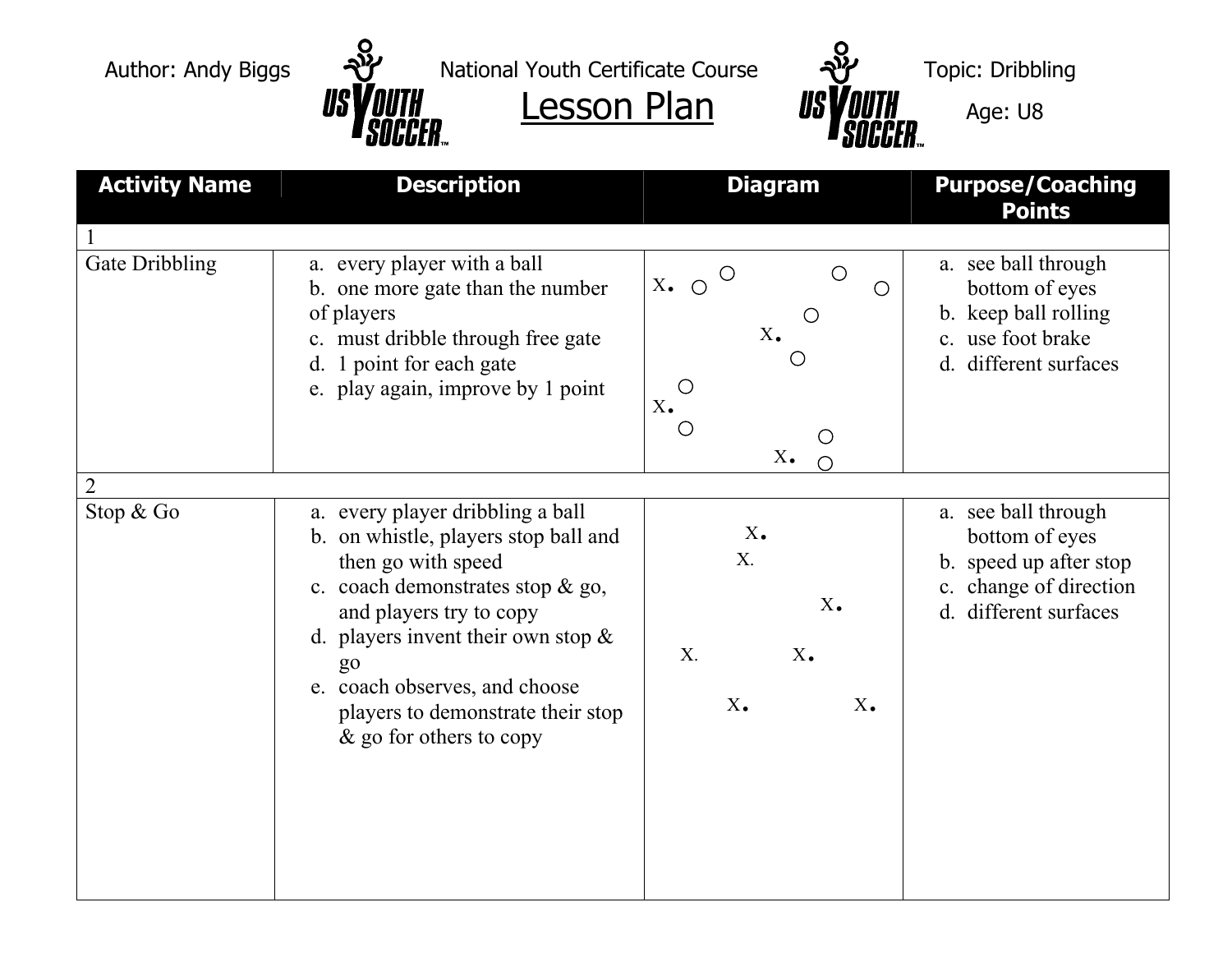Author: Andy Biggs  $\overline{Q}$  National Youth Certificate Course Topic: Dribbling

 $\frac{1}{s}$   $\frac{1}{s}$   $\frac{1}{s}$   $\frac{1}{s}$   $\frac{1}{s}$   $\frac{1}{s}$   $\frac{1}{s}$   $\frac{1}{s}$   $\frac{1}{s}$   $\frac{1}{s}$   $\frac{1}{s}$   $\frac{1}{s}$   $\frac{1}{s}$   $\frac{1}{s}$   $\frac{1}{s}$   $\frac{1}{s}$   $\frac{1}{s}$   $\frac{1}{s}$   $\frac{1}{s}$   $\frac{1}{s}$   $\frac{1}{s}$   $\frac{1}{s}$ 

|          | UUUULII…                                                                                                                                                                                                                                                                           |                                                                                                    |                                                                                                                           |
|----------|------------------------------------------------------------------------------------------------------------------------------------------------------------------------------------------------------------------------------------------------------------------------------------|----------------------------------------------------------------------------------------------------|---------------------------------------------------------------------------------------------------------------------------|
| 3        |                                                                                                                                                                                                                                                                                    |                                                                                                    |                                                                                                                           |
| Pac-Man  | a. two or three players are "it" to<br>start, and have balls<br>b. if you are "it", try to dribble and<br>hit others with passes below the<br>knees<br>c. players who are not "it" may run<br>and jump to avoid being hit<br>d. if you are hit with a pass, you<br>become "it" too | X<br>X<br>IT.<br>$\overline{X}$<br>X<br>$\mathbf X$<br>$\mathbf X$<br>IT.<br>X<br>X<br>IT.         | a. keep ball rolling<br>b. eyes up to find space<br>and who is "it"<br>c. change direction and<br>speed<br>d. fake passes |
| 4        |                                                                                                                                                                                                                                                                                    |                                                                                                    |                                                                                                                           |
| Knockout | a. every player dribbling a ball<br>b. try to kick other players' balls off<br>the field<br>c. if your ball is stops rolling or is<br>kicked out, then you must do two<br>juggles before you return to the<br>game                                                                 | $X_{\bullet}$<br>$X_{\bullet}$<br>$X_{\bullet}$<br>$X_{\bullet}$<br>$X_{\bullet}$<br>$X_{\bullet}$ | a. keep ball rolling<br>b. body between ball<br>and other players<br>c. see ball through the<br>bottom of your eyes       |